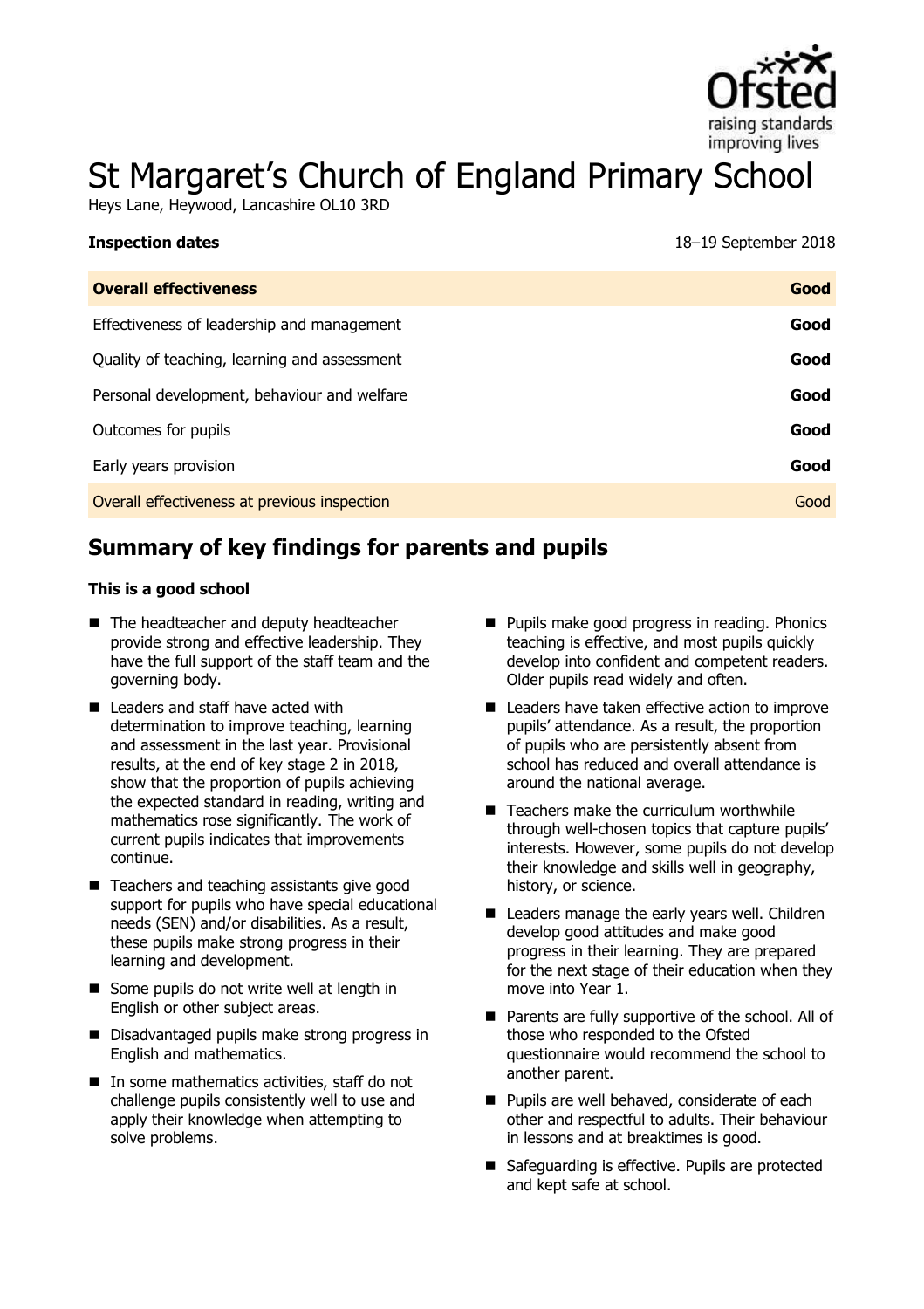

# **Full report**

### **What does the school need to do to improve further?**

- $\blacksquare$  Build upon the recent improvements in pupils' writing, particularly for the most able pupils, so they can write fluently at length, and for different purposes and audiences, in English and other subject areas.
- Further improve pupils' skills in applying their mathematical knowledge to solve problems and explain their thinking.
- Further develop pupils' knowledge, understanding and skills in geography, history and science.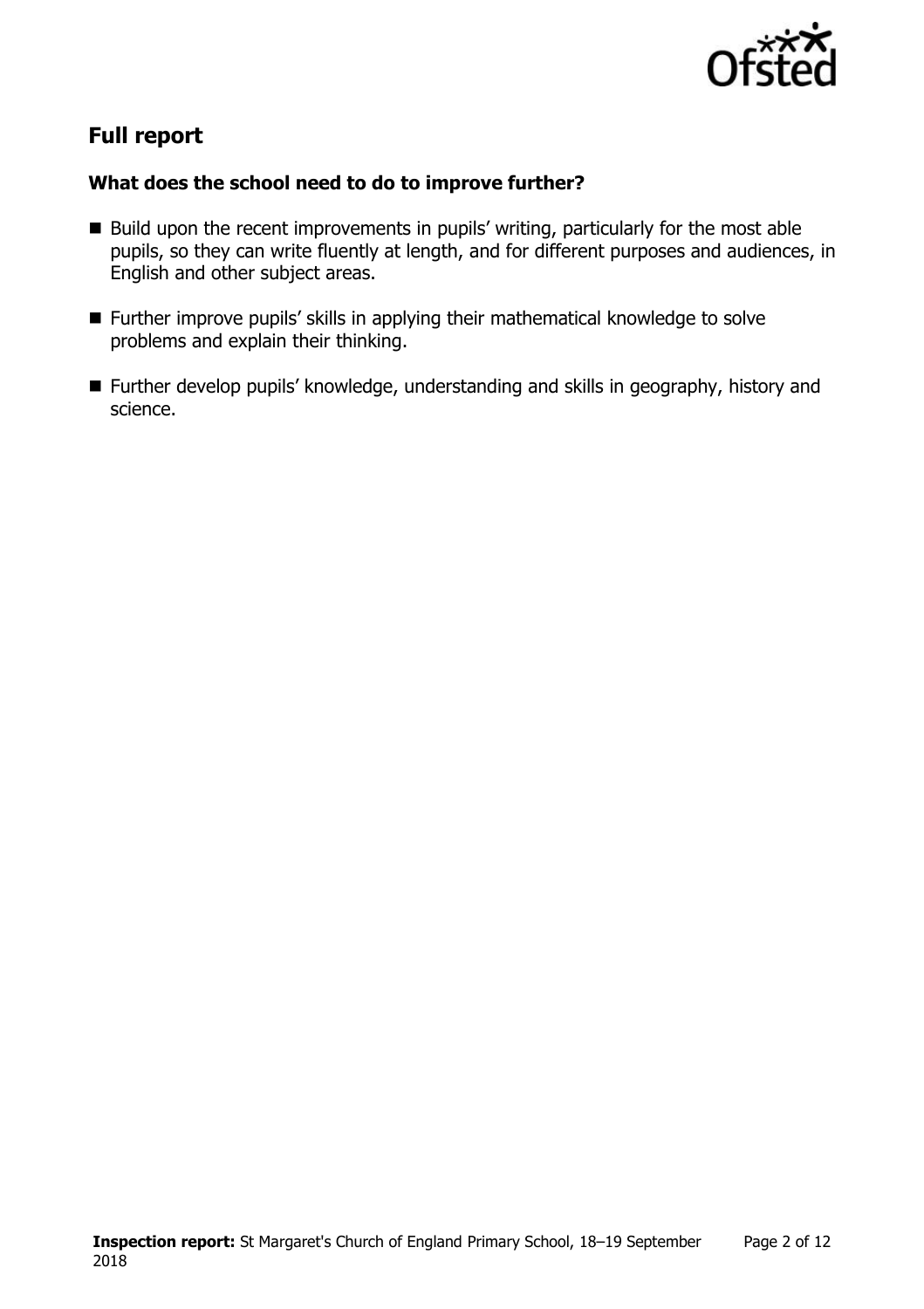

# **Inspection judgements**

#### **Effectiveness of leadership and management Good**

- $\blacksquare$  In the vears following the previous inspection, a high turnover of staff affected the quality of education at the school. Pupils' progress was weak. Leaders and staff have since worked with clarity and determination to improve this situation. Leaders have made sure that staffing arrangements are more settled, and that teaching is effective. Once again pupils at the school are learning successfully.
- Leaders ensure that St Margaret's is a happy and vibrant place to learn. Pupils say they feel safe and secure. The school's atmosphere is friendly and inclusive. This makes a strong contribution to pupils' enjoyment of school. One parental comment included, 'This school not only provides an education for my child, it provides a loving, caring and nurturing environment.'
- The headteacher and other leaders know the school's strengths and fully understand which areas need further development. Their improved work with staff has strengthened teaching and sharply improved the standard of pupils' reading, writing and mathematics in key stages 1 and 2. These vital steps forward show that the school is well placed to improve further.
- **Pupils' spiritual, moral, social and cultural development is a strength of the school.** Pupils learn about different faiths and cultures and the importance of respect towards those who are different from themselves. Older pupils explore specific British values in detail, including democracy, respect and the rule of law. Pupils are well prepared for their lives in modern Britain.
- The school provides a broad and balanced curriculum for pupils, supplemented by enrichment activities and extra-curricular clubs. Pupils learn much from a range of sport activities and have valuable opportunities to explore art and music. However, leaders do not make certain that all pupils' work in science, geography and history develops their skills and understanding well.
- Leaders make careful checks on the quality of teaching, and teachers value the support that they receive. Teachers said that they have worthwhile opportunities to attend training. They value opportunities to work alongside other teachers and learn from partnership schools in the local area. All members of staff who responded to the Ofsted survey said that leaders do all they can to ensure the school has a motivated, respected and effective teaching staff.
- Leaders spend the pupil premium funding effectively. They ensure that staff give careful, targeted support for disadvantaged pupils. Leaders regularly evaluate this support for its impact on pupils' learning.
- Leaders make good use of the physical education (PE) and sports funding. They have bought more resources to enhance PE lessons. The funding has also been used to promote healthy lifestyles and give opportunities for pupils to engage in a range of competitive sport.
- Leaders use the added funding for pupils who have SEN and/or disabilities carefully. The SEN leader works closely with class teachers to ensure that the right support is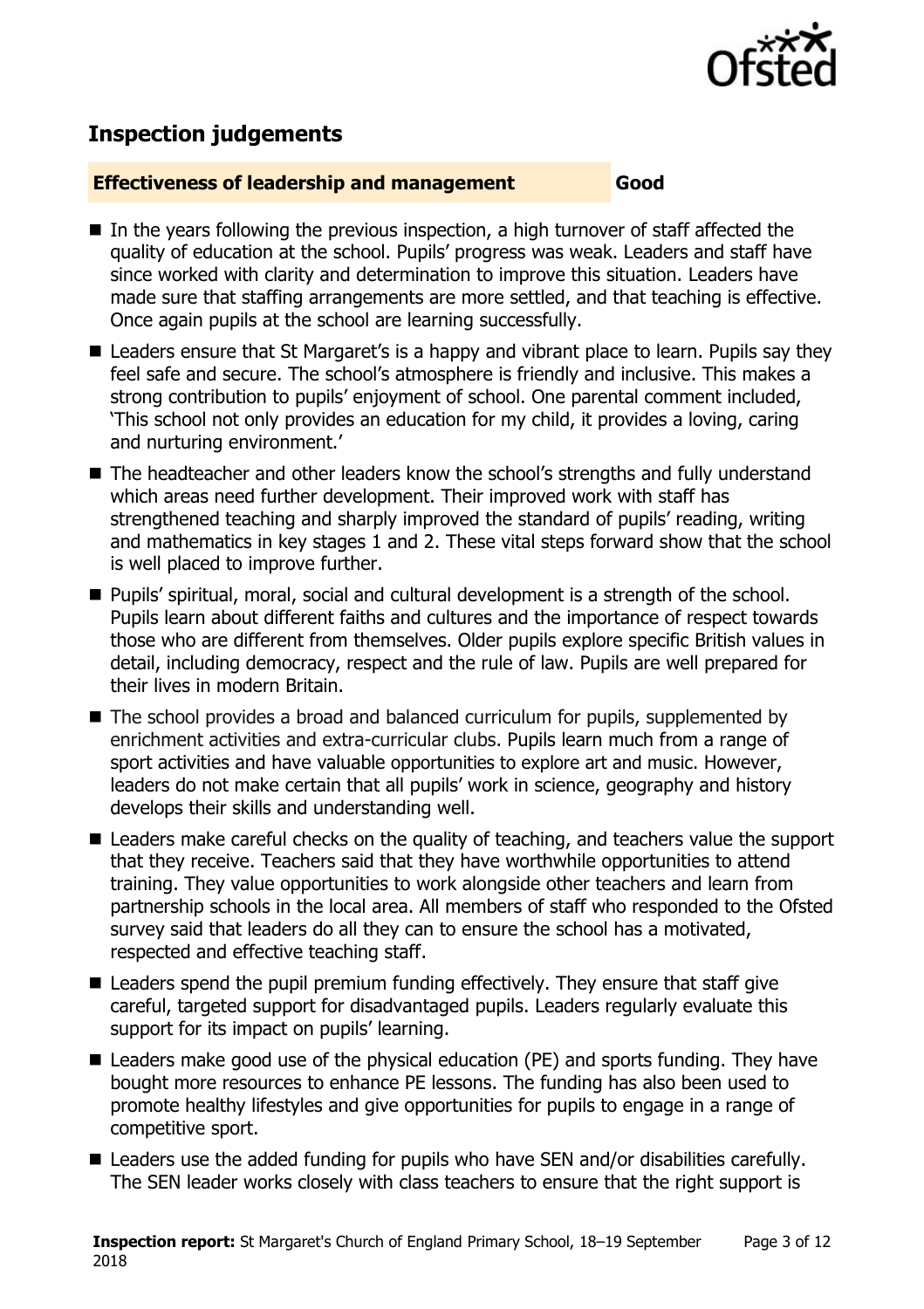

given and is having the desired impact.

### **Governance of the school**

- Governors give effective support and challenge to leaders. They share the passion and commitment of the headteacher and senior leaders to further improve the school. Governors have a thorough understanding of what the school is doing well and the challenges that it is currently facing. They have given beneficial support for the headteacher in managing recent changes to the staffing structure. Governors visit the school regularly to see for themselves if agreed policies and procedures are working properly.
- Documentation shows governors' thorough scrutiny of the school's work. For example, governors regularly hold leaders to account for the progress made against the school's targets for reading, writing and mathematics.
- Governors make the necessary checks to ensure that any funding that the school receives is spent wisely. They ask searching questions of the headteacher and help to ensure that the strategies employed, for example those used to support disadvantaged pupils, are effective.
- The governing body takes its safeguarding role very seriously and helps to make certain that every pupil is safe. The chair of governors visits the school regularly and checks on the school's safeguarding policies and procedures to ensure that they meet requirements.

### **Safeguarding**

- $\blacksquare$  The arrangements for safeguarding are effective.
- School leaders have established a strong safeguarding culture at St Margaret's. They ensure that the suitability of all adults who work with pupils is checked properly. Leaders make certain that all staff are fully aware of their safeguarding responsibilities. Leaders give regular child protection updates and training for staff. Members of staff, with whom inspectors spoke, were fully aware about how to respond to any safeguarding issues that they might have.
- Leaders keep detailed records of any safeguarding concerns raised by staff, and the steps that they take to resolve matters. Where necessary, leaders share concerns with external agencies to support and protect those involved.
- **Pupils said that they feel safe in school. All the parents who spoke to inspectors, and** those who made their views known through Parent View, Ofsted's online questionnaire, believe strongly that their children are safe and secure in school.

### **Quality of teaching, learning and assessment Good**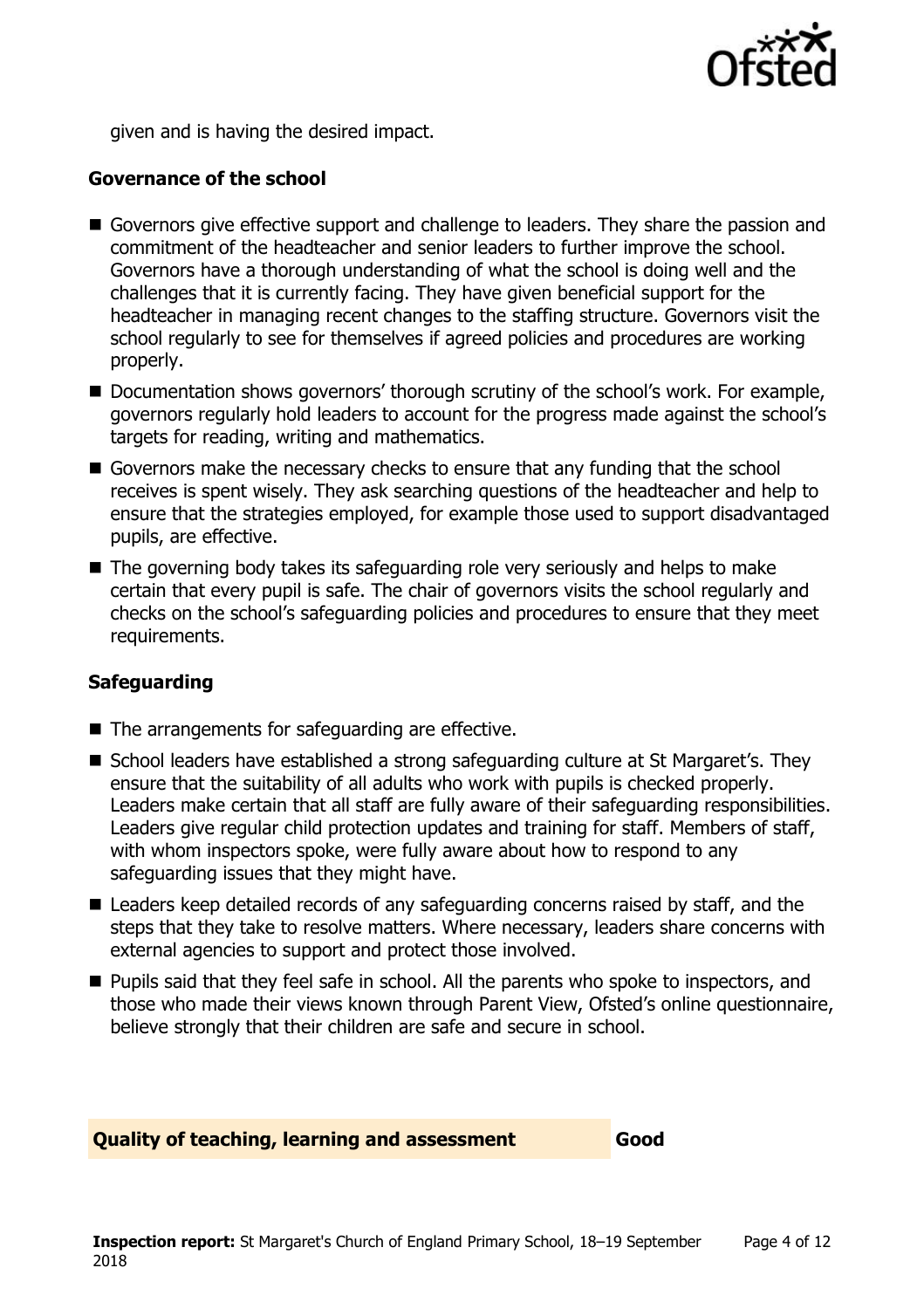

- Teaching at St Margaret's is effective and underpinned by the warm and caring relationships between staff and pupils. Teachers use questioning well in lessons. They give pupils helpful opportunities to share their own ideas and observations. As a result, pupils engage well in activities and develop very positive attitudes to learning.
- The teaching of reading is a strength. Staff introduce children and pupils to a wide range of books and stories to develop their interest and love of reading. The teaching of phonics is highly effective, and pupils soon develop into confident readers. Pupils value the reading opportunities available to them and read regularly for pleasure both in school and at home.
- Teachers give close attention to teaching the skills that pupils need to become skilful, confident writers. Pupils now have a better grasp of grammatical structure, punctuation, and spelling. On occasion, teachers do not challenge some pupils enough to write at length or for different purposes or audiences.
- Leaders and staff are successfully improving the teaching of mathematics. Staff training on the importance of developing pupils' reasoning skills is having a positive impact on pupils' learning in many classes. Staff now make good use of different resources to support pupils' learning in mathematics. Pupils' improved attainment and progress at the end of Year 6 in 2018 are the result of better teaching. On occasion, the work set for pupils does not challenge them to apply their knowledge and skills in different contexts.
- Teaching assistants make an effective contribution to pupils' learning. They have a good understanding of individual pupils' needs. Teaching assistants work effectively, under the direction of the class teachers, to close gaps in pupils' learning.
- Teachers capture pupils' enthusiasm by using interesting topics in science, history, and geography. However, some activities do not build enough on pupils' existing understanding.

### **Personal development, behaviour and welfare Good**

### **Personal development and welfare**

- The school's work to promote pupils' personal development and welfare is good.
- The school's nurturing and welcoming environment is at the heart of its success. Parents told inspectors that staff and pupils are always respectful towards each other. One parent commented on pupils' positive attitudes and good behaviour by saying, 'To me this is a sign that they are happy in the school environment and a happy school will promote good learning.'
- Many pupils attend the school's breakfast club, where staff looked after them well. Staff provide them with a healthy breakfast, and pupils can play games with their friends or sit and read a book.
- **Pupils say that they feel safe at school. Staff teach pupils how to stay safe; for** example, Year 6 pupils showed a good awareness of the potential dangers associated with using the internet. Pupils share their concerns with staff, confident in the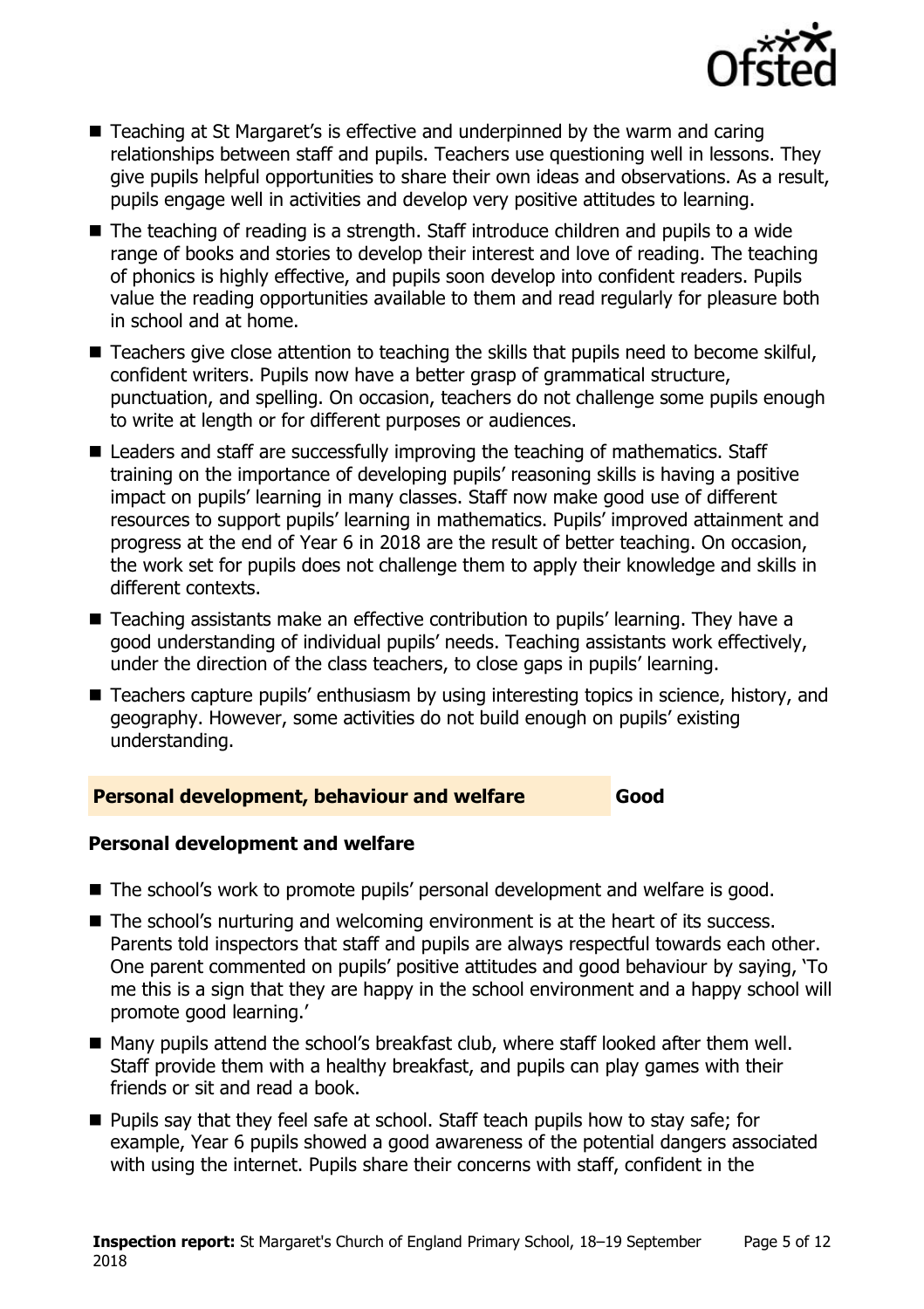

knowledge that their views will be taken seriously.

- Staff ensure that pupils make full use of the school's many outdoor resources, including climbing frames, sports pitches and a woodland area. Pupils have a clear understanding of eating healthily and the importance of physical exercise.
- Pupils who spoke with inspectors showed a good understanding about the different forms of bullying. They told inspectors that bullying is extremely rare at the school and that, on the few occasions it does happen, staff resolve issues quickly.

### **Behaviour**

- $\blacksquare$  The behaviour of pupils is good.
- **Pupils have good attitudes to learning and behave sensibly, both in class and during** breaktimes and lunchtimes. Pupils get on well with one another. They are polite to staff and visitors.
- Staff and parents share the view that behaviour is good at St Margaret's. Although a small proportion of pupils sometimes find it difficult to behave in the right way, staff are skilled in supporting these pupils and helping them to make the right choices.
- **Pupils are attentive in lessons and enthusiastic to learn. They show pride in their work,** ensuring that it is neat and well presented. Pupils are also proud of their school. They help to keep it tidy and they wear their uniforms with pride.
- School leaders have worked successfully with a small number of families whose children were regularly absent from school in previous years. As a result, during the last school year, the proportion of pupils who were persistently absent reduced significantly and overall attendance is around the national average.

### **Outcomes for pupils Good Good**

- $\blacksquare$  The turbulence in staffing arrangements and variability in the quality of teaching affected pupils' attainment and progress in key stages 1 and 2 in recent years. Some pupils were poorly prepared for the next stage of their education. Leaders and staff have halted the decline and turned this situation around. Provisional results for pupils in key stage 2 in 2018 show much improvement compared to 2017. Current pupils throughout the school are making strong gains in their learning, particularly in reading, writing and mathematics.
- **Pupils now get off to a good start with their reading. Over the past three years, the** proportion of pupils achieving the expected standard in the Year 1 phonics screening check has been around the national average. Standards in reading at the end of key stage 1 are improving and pupils made good progress across key stage 2 in 2018. Older pupils, who met with one of the inspectors to discuss reading, showed a good knowledge of children's authors and read fluently. Current pupils are making good progress in reading.
- **Pupils' progress is improving in writing. Pupils show accuracy in the structure of** language. They are confident in their skills, and the proportion achieving and exceeding the expected standard in grammar, punctuation and spelling was exceptionally high in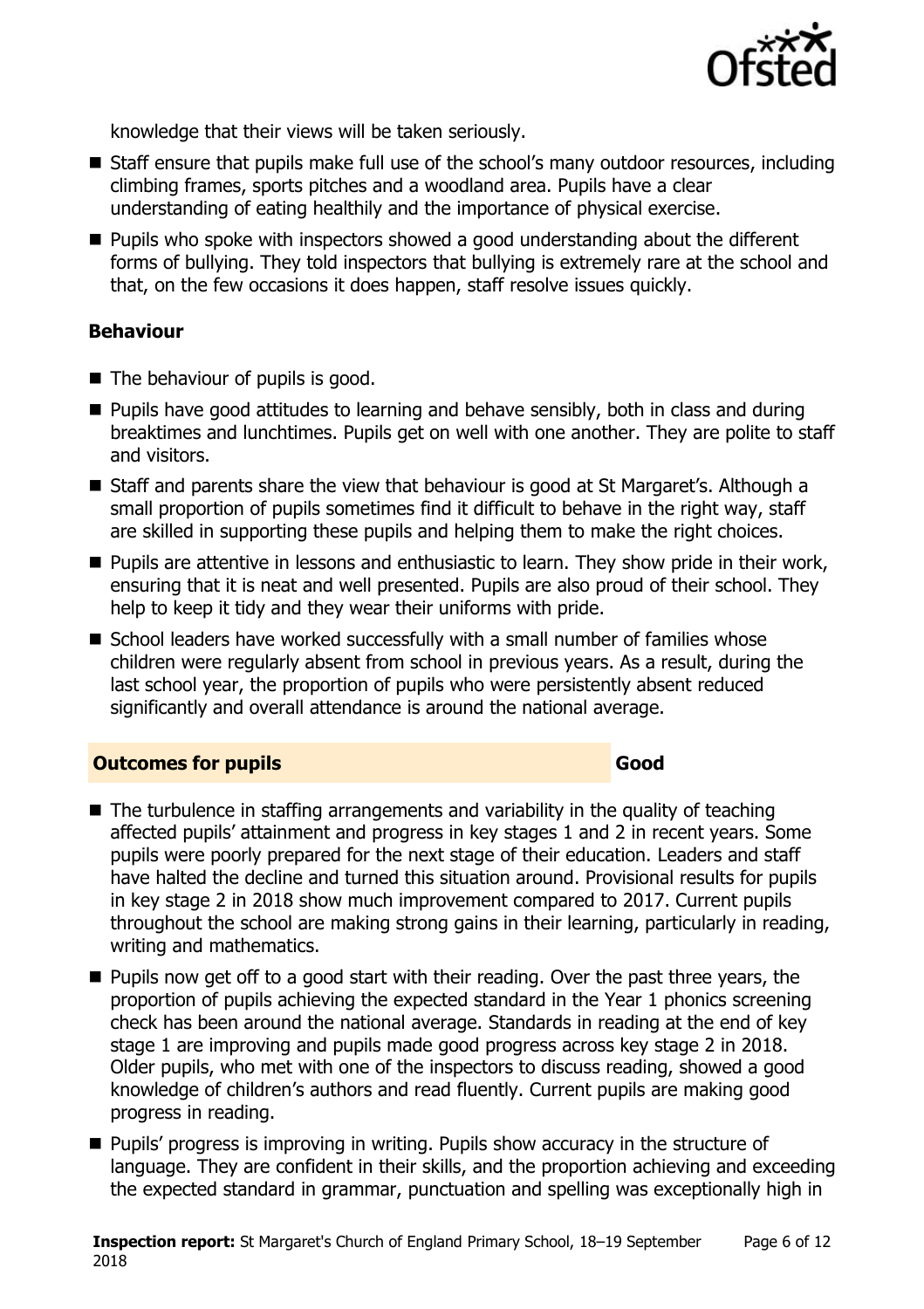

2018. However, some pupils, particularly the most able, do not write with confidence at length or for different purposes and audiences.

- **Pupils make strong progress in most year groups across the school. Improvements are** clear in current pupils' books and in pupils' rising attainment in key stage 2 in 2018. Although most pupils are benefiting from improved teaching, some still lack confidence in applying their mathematical knowledge and skills.
- **Pupils benefit from their learning in other subjects across the curriculum. For example,** inspectors saw some high-quality art work, including ceramic masks made by pupils as part of a recent topic about William Shakespeare. However, some pupils learn less well in science, geography or history.
- The school's current information and inspection evidence show that many disadvantaged pupils make strong progress. The provisional results for 2018 showed that the difference between them and all pupils nationally diminished significantly. Leaders ensure that the pupil premium funding is used effectively. It is helping to bring about strong improvements in pupils' achievement across the school in reading, writing and mathematics.
- **Pupils who have SEN and/or disabilities make strong progress. Staff focus their support** on those aspects of learning where pupils need greater practice or assistance.

#### **Early years provision Good**

- The early years is led well. Leaders understand the strengths of their provision and are aware of what needs to improve further.
- Staff in the early years have developed successful links with parents and local nurseries. This helps children to make a smooth transition into school. Parents value the home visits that staff make, prior to their children starting at school. They say that this helps their children to get off to a flying start.
- Many children enter the early years with skills and abilities that are below those typical for their age. They settle quickly into school life, learning the school's routines and developing very good attitudes to learning. Strong and effective teaching ensures that children make good progress, and by the time they leave the Reception class they are well prepared for the next stage of their education.
- Children quickly learn how to share and take turns. They generally show good levels of concentration and sustain their play well. For example, an inspector saw children spending a significant amount of time engrossed in creating model aliens with playdough, carefully counting the buttons used for eyes and decoration. Occasionally, however, staff do not help children to make best use of their time. For example, inspectors observed a group of children playing with computer tablets with little sense of purpose.
- Teaching in the early years is good. Staff regularly plan a broad range of activities based on the children's interests. Children enjoy the well-resourced learning environment. The indoor area is attractive and organised thoughtfully. The outdoor environment is spacious and stimulating and used well to support children's physical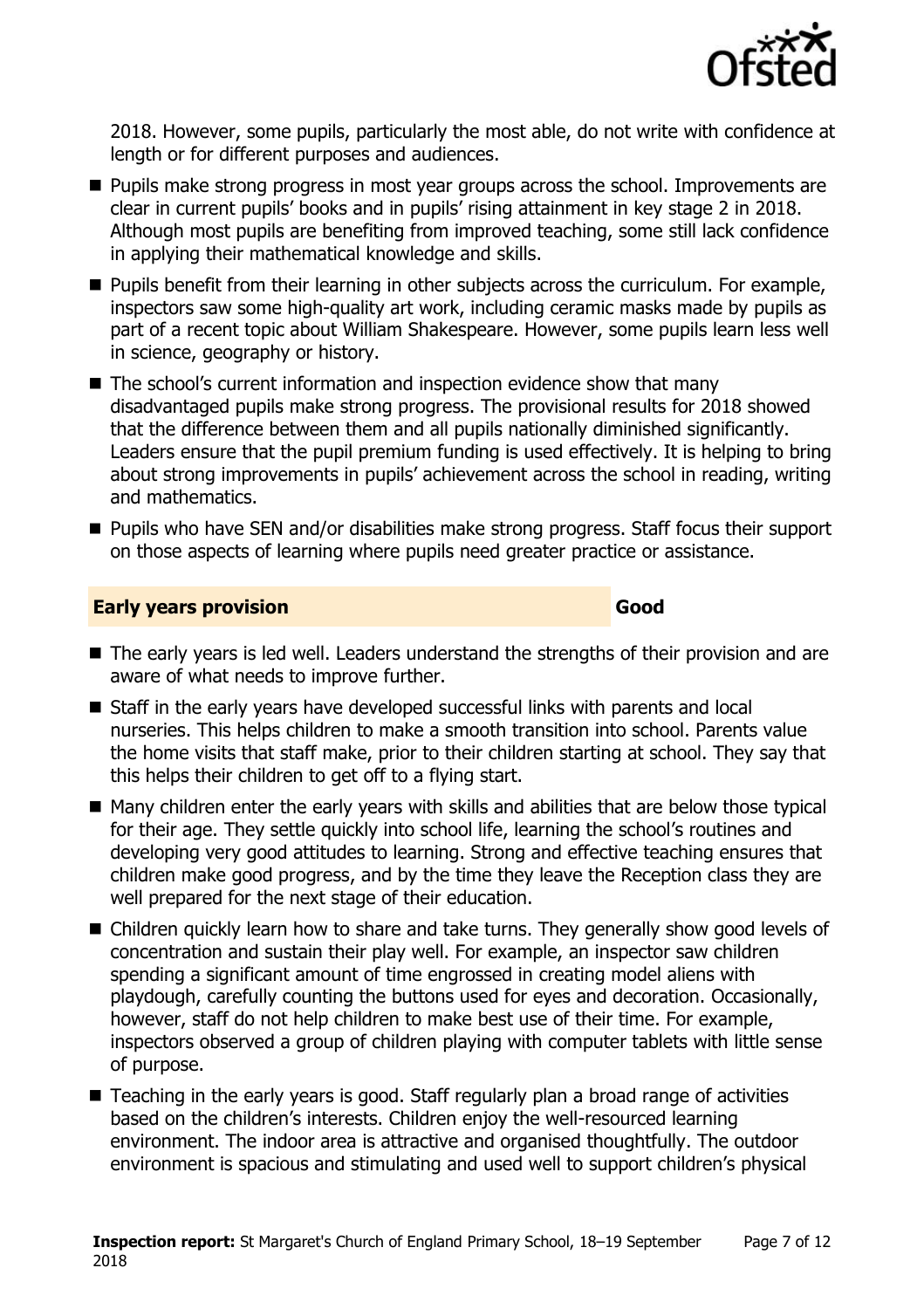

development.

■ The early years is a safe and caring place for children. The school's effective safeguarding culture is equally strong in the early years.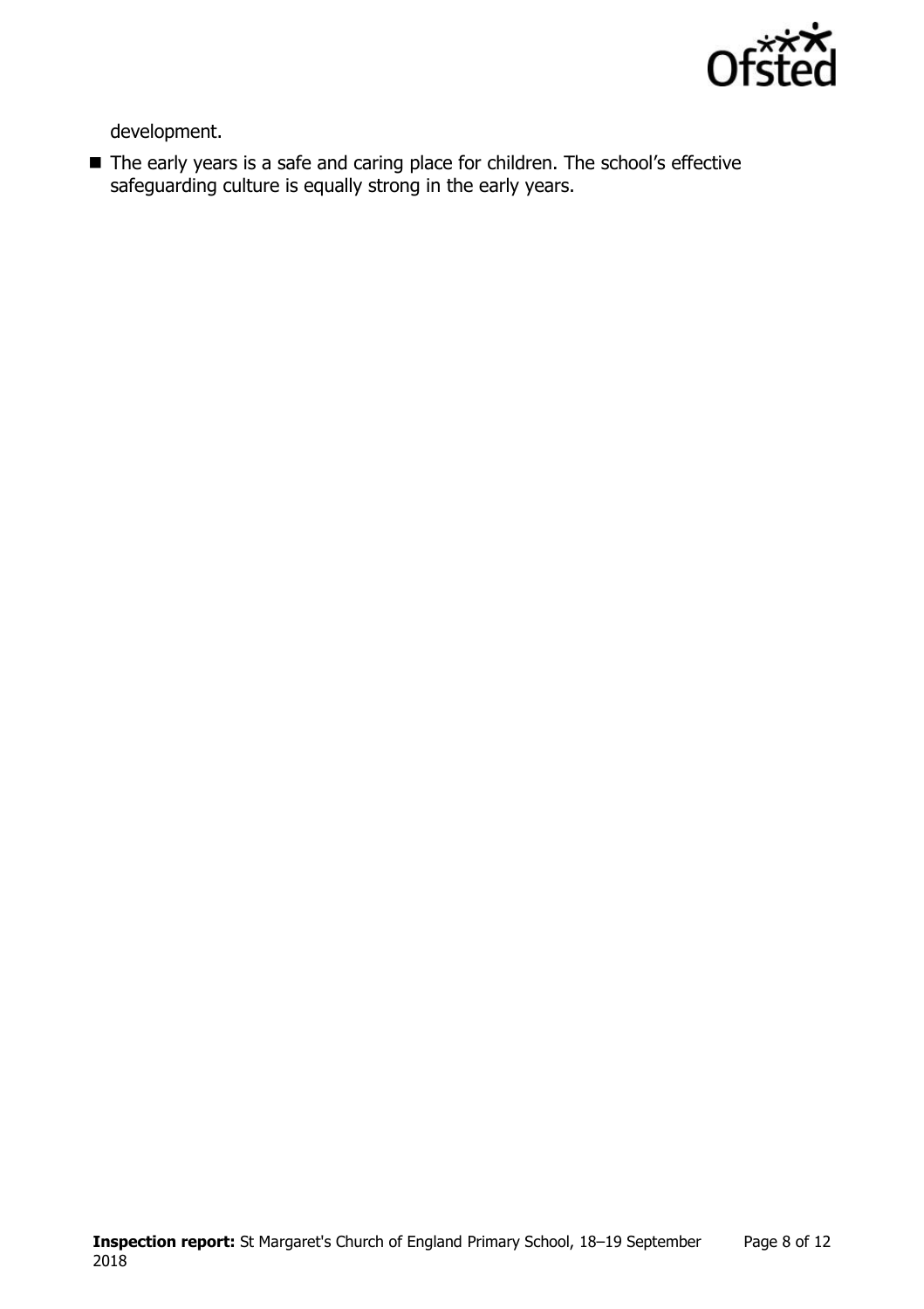

# **School details**

| Unique reference number | 105815   |
|-------------------------|----------|
| Local authority         | Rochdale |
| Inspection number       | 10045800 |

This inspection of the school was carried out under section 5 of the Education Act 2005.

| Type of school                      | Primary                            |
|-------------------------------------|------------------------------------|
| School category                     | Voluntary aided                    |
| Age range of pupils                 | 4 to 11                            |
| <b>Gender of pupils</b>             | Mixed                              |
| Number of pupils on the school roll | 208                                |
| Appropriate authority               | The governing body                 |
| Chair                               | Laura Heslin                       |
| <b>Headteacher</b>                  | <b>Maxine Beresford</b>            |
| Telephone number                    | 01706 369 639                      |
| Website                             | www.stmargaretsce.rochdale.sch.uk/ |
| <b>Email address</b>                | head@stmargaretsce.rochdale.sch.uk |
| Date of previous inspection         | 11-12 February 2014                |

### **Information about this school**

- St Margaret's is smaller than the average-sized primary school.
- The proportion of disadvantaged pupils is almost twice the national average.
- $\blacksquare$  The proportion of pupils who have SEN and/or disabilities is below the national average.
- The proportion of pupils who have an education, health and care plan is well above the national average.
- Most pupils are of White British heritage. The proportion of pupils who speak English as an additional language is below average.
- The school recently received an award for its commitment to PE and sport.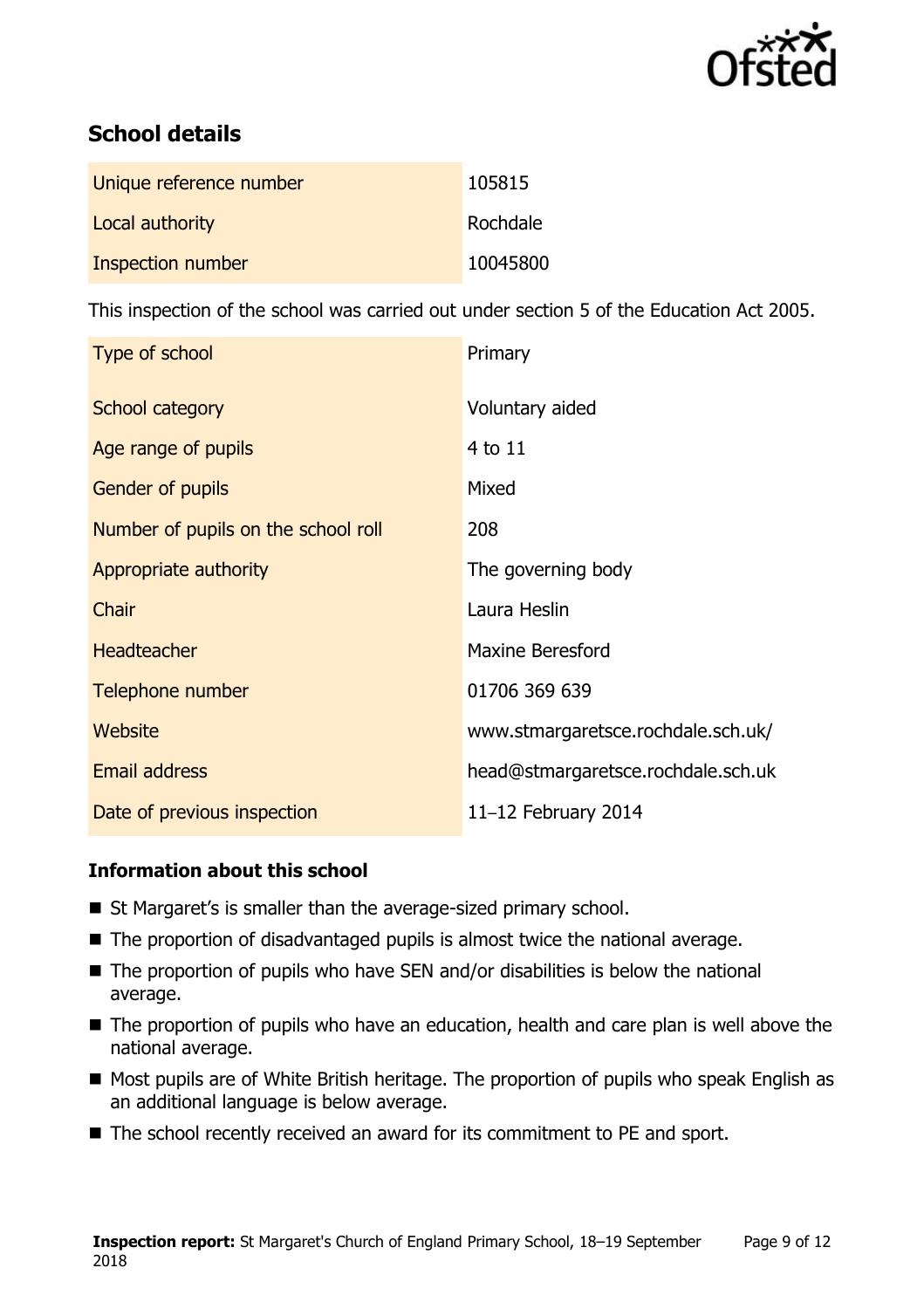

- The school provides a breakfast club for its pupils.
- The distinctiveness and effectiveness of the school's religious character was inspected separately in May 2016 under section 48 of the relevant education act.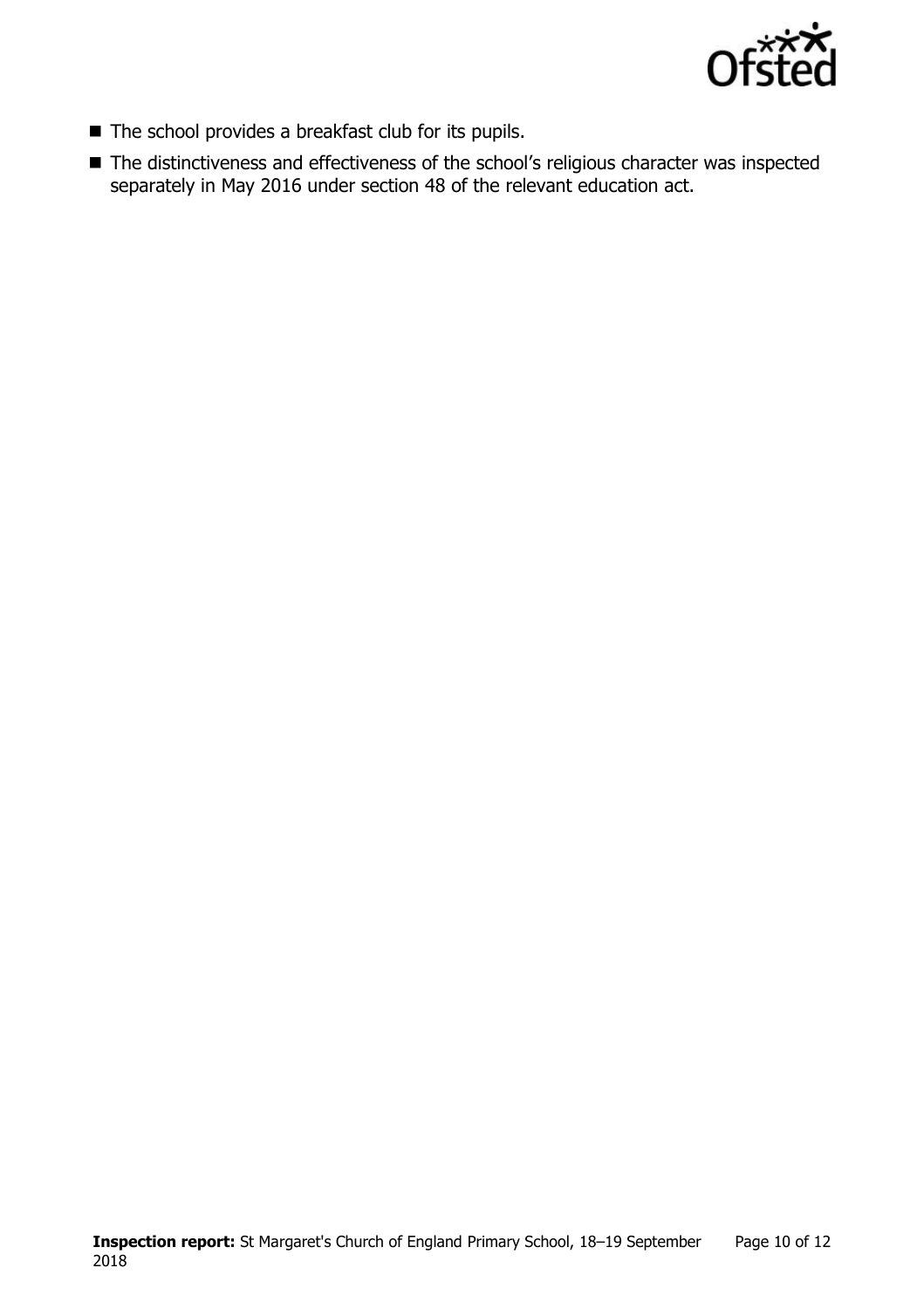

## **Information about this inspection**

- Inspectors observed teaching, learning and assessment in all classes, and conducted some observations jointly with the headteacher.
- Inspectors looked at a range of documentation, including the school's self-evaluation, minutes of governing body meetings, the school improvement plan, attendance and behaviour data, and safeguarding records.
- Inspectors looked at the work in pupils' books from both this term and the previous school year.
- Inspectors held meetings with the headteacher, the deputy headteacher and middle leaders. The lead inspector also met with three members of the governing body and a representative of the local authority.
- Inspectors observed pupils' conduct during breaktimes and lunchtimes.
- **Inspectors met with groups of pupils to listen to them read and discuss behaviour and** other aspects of school life. They also spoke with many other pupils informally.
- **Inspectors spoke with parents in the playground before school. Inspectors also** considered the 18 responses to Parent View and the 27 responses from staff to an Ofsted questionnaire.

#### **Inspection team**

Paul Tomkow, lead inspector **Her Majesty's Inspector Julie Morley Community Community** Ofsted Inspector